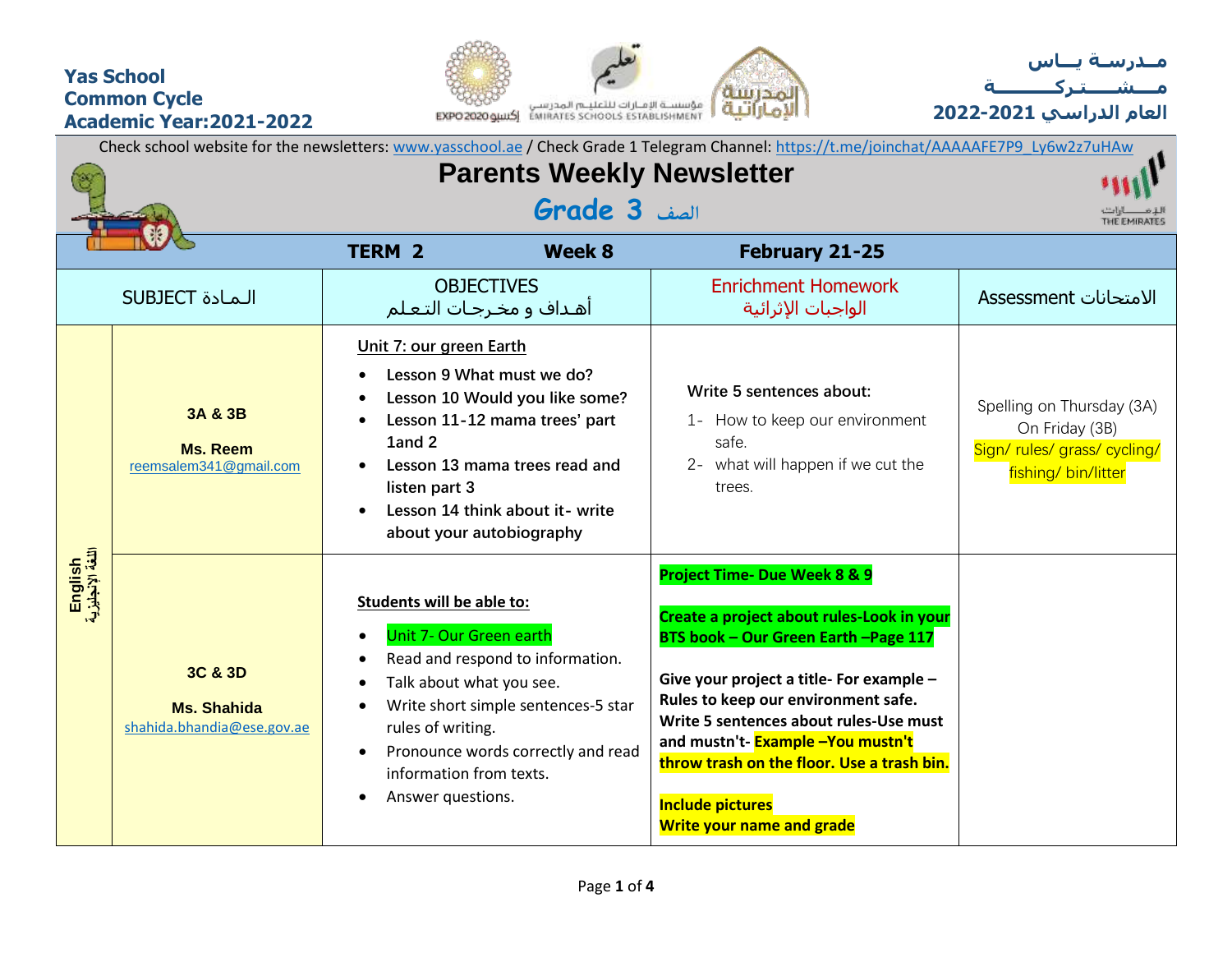| الرياضيات<br>Math            | <b>Ms. Tasnim 3A</b><br>tasneem.kaloo@ese.gov.ae                 | Unit 9: Use Multiplication to Divide<br>L9.3: Divide by 5 and 10<br>٠<br>L9.4: Understand Division with 1 and<br>$\mathbf 0$<br>L9.5: Divide by 3 and 6<br>L9.6: Divide by 4 and 8                                   | <b>Student Practice Book</b><br>L9.3: Pg 107-108<br>L9.4: Pg 109-110<br>L9.5: Pg 111-112<br>٠<br>L9.6: Pg 113-114<br>Log into Matific platform.<br>Complete related assigned tasks. | <b>Performance Task</b><br>$\bullet$<br>1 (20) Available on<br><b>LMS Platform</b><br><b>Read all</b><br>instructions on the<br>class main page.<br><b>Submit completed</b><br>projects on LMS to<br>attain scores.<br><b>Class presentations</b><br>to begin on<br>21/2/2022 |
|------------------------------|------------------------------------------------------------------|----------------------------------------------------------------------------------------------------------------------------------------------------------------------------------------------------------------------|-------------------------------------------------------------------------------------------------------------------------------------------------------------------------------------|-------------------------------------------------------------------------------------------------------------------------------------------------------------------------------------------------------------------------------------------------------------------------------|
| الرياضيات<br>Math            | <b>Ms. Hanan Yousef</b><br>3B, 3C, 3D<br>hanan.yousef@ese.gov.ae | Unit 9: Use multiplication to divide<br>9.5 (Divide by 3 and 6)<br>9.6 (Divide by 4 and 8)<br>9.7 (Divide by 9)                                                                                                      | <b>Practice book</b><br>L9.5: Page 111-112<br>L9.6: Page 113-114<br>$\bullet$<br>L9.7: Page 115-116                                                                                 | <b>Reminder:</b><br><b>Complete Matific tasks</b><br>الساعات المكتبية عن بُعد:<br>الثلاثاء ، الحصة الرابعة ، من<br>$11:10 - 1 \cdot 7 \cdot 4$<br>للإجابة على الاستفسارات.                                                                                                    |
| Science<br>العلوم            | <b>Ms. Amrutha</b><br>amrutha.narakath@ese.go<br>v.ae            | UNIT-4 Lesson-4<br><b>Prepare for Natural Hazards</b><br>Students will learn:<br>1- Explain how people can prepare for<br>natural hazards?<br>2- Explain how you can protect<br>structures in an area from flooding. | Reminder-Submit<br>the performance task given in LMS<br>(Deadline: 20/02/2022)                                                                                                      | Quiz no: 4<br>on Wednesday (LMS)<br>Topic - Unit 4 - Lesson 2 -<br>Weather and seasons.                                                                                                                                                                                       |
| Arabic<br>اللغة العربية      | المعلمة عائشة<br>ayesha-<br>aj.alhammadi@ese.gov.ae              | الوحدة الخامسة : سر السعادة<br>الاستماع : المعلمة الماهرة<br>الكتابة : كتابة نص وصفى<br>$\bullet$<br>•      نشيد: زمن الطفولة                                                                                        | حل كتاب النشاط ص 63                                                                                                                                                                 | <mark>يوم الخميس : الإملاء</mark><br>سيتم وضع قطعة الإملاء فى منصة<br><mark>التعلم الذكي LMS</mark>                                                                                                                                                                           |
| lslamic<br>التربية الإسلامية | المعلمة حنان العامري<br>hanan.alameri@ese.gov.ae                 | الوحدة الخامسة : سر السعادة<br>• السيرة النبوية : بدء الدعوة الى الاسلام                                                                                                                                             | <mark>حل الأنشطة بمنصة LMS</mark><br>حفظ سورة الهمزة                                                                                                                                | <u>الساعات المكتبية عن بُعد:</u><br>الأربعاء، الحصة الخامسة، من<br>الساعة 11:15- 12:15<br>للإجابة على الاستفسارات.                                                                                                                                                            |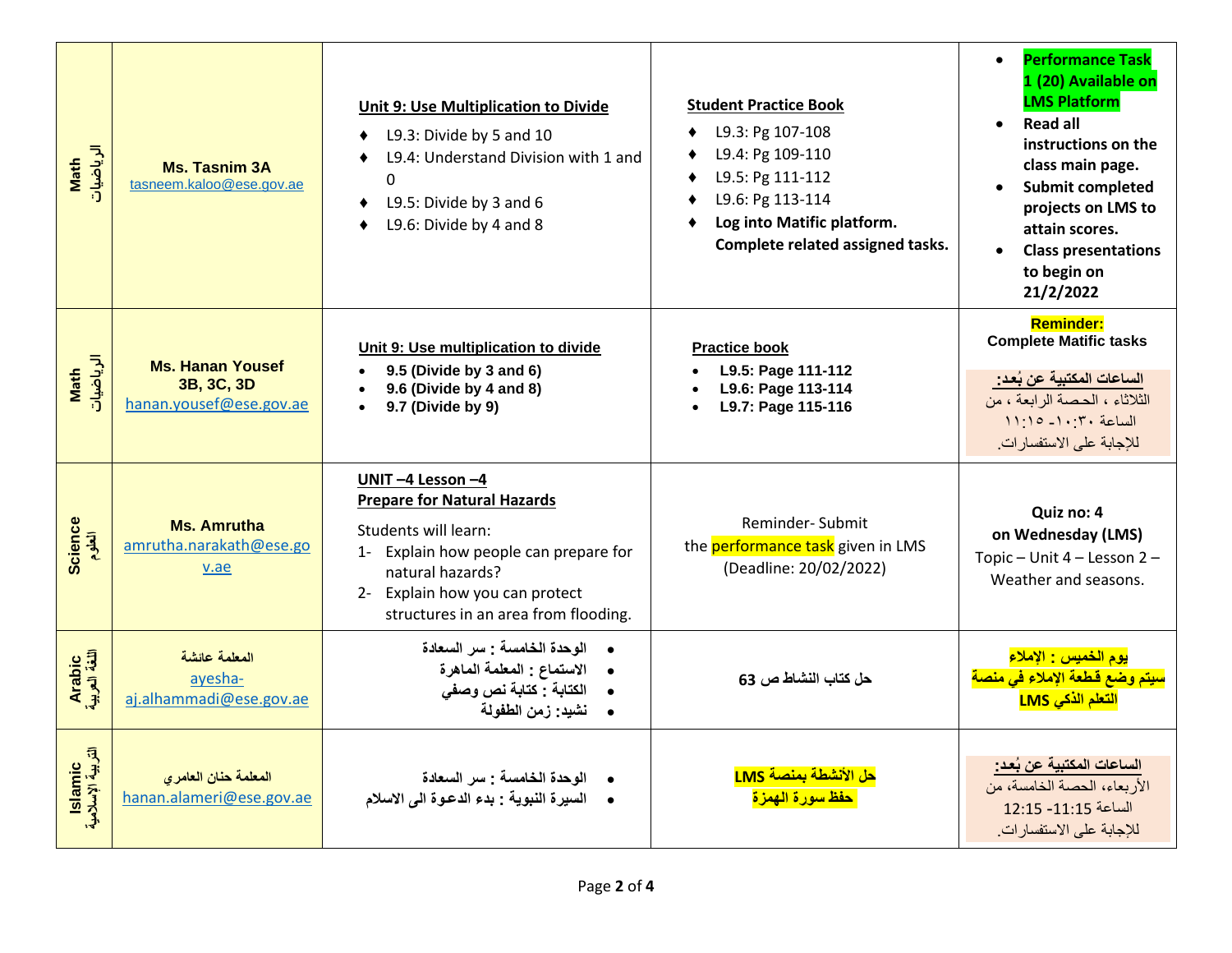| <b>Civic Education &amp; ME</b><br>التربية الوطنية والأخلاقية<br>المعلمة سلوى<br>salwa-am.alali@ese.gov.ae | * الوحدة الخامسة : سر السعادة<br>* تابع المعالم البشرية والطبيعية في الدولة                                                                                                                                                                                                                                                 | مر اجعة الدرس السابقة                                                                                      | <mark>عمل مشروع يخص مادة الدراسات</mark><br><mark>الاجتماعية بيد الطالب</mark>                                 |  |  |  |  |
|------------------------------------------------------------------------------------------------------------|-----------------------------------------------------------------------------------------------------------------------------------------------------------------------------------------------------------------------------------------------------------------------------------------------------------------------------|------------------------------------------------------------------------------------------------------------|----------------------------------------------------------------------------------------------------------------|--|--|--|--|
| <b>Design &amp; Technology</b><br>التصميم والتكنولوجيا<br>المعلمة أحلام<br>ahlam.farah@ese.gov.ae          | Unit 4 - STREAM Project<br>Interpret a variety of visual<br>$\bullet$<br>information types.<br>Transform abstract/textual concepts<br>$\bullet$<br>into visual forms.<br>Use the engineering design process<br>$\bullet$<br>to solve a problem<br>Create a prototype of a design using<br>$\bullet$<br>available materials. | Student book 98 - 105<br>Activity book 65 - 75<br><b>Please bring computer device</b><br>during DT classes | <b>Checkpoint 2</b><br>exam on LMS.<br><b>Students will complete</b><br>the exam in school<br>during DT class. |  |  |  |  |
| <b>Music &amp; Drama</b><br>التربية الموسيقية والمسرح<br>المعلم بشير<br>bechir.gharbi@ese.gov.ae           | درس حول الشكل الإيقاعي السوداء المنقوطة<br>(الجزء الثاني) + الشكل الإيقاعي لذات السنّين_                                                                                                                                                                                                                                    |                                                                                                            |                                                                                                                |  |  |  |  |
| التربية الرياضية PE<br>المعلمة سماح<br>samah.moursy@ese.gov.ae                                             | Dribbling in space                                                                                                                                                                                                                                                                                                          | حل أنشطة الكتاب ورفعها<br>على منصة LMS                                                                     |                                                                                                                |  |  |  |  |
| البرنامج الصيني Mandarin<br>Ms. Liu<br>liu.zhongjie@ese.gov.ae                                             | <b>Review and Lantern Festival</b><br>$\bullet$                                                                                                                                                                                                                                                                             | <b>Crafts of Lantern Festival</b>                                                                          | <b>Practice of date and food</b>                                                                               |  |  |  |  |
| Virtual Art فنون بصرية<br><u>Faten.Koussa@ese.gov.ae فاتن</u>                                              | درس أيقونات                                                                                                                                                                                                                                                                                                                 | الرجاء الانتهاء من رسم بورتري لوجوه الفيوم<br>و تسليم اللوحة على LMS مع تلوينها بالكامل                    |                                                                                                                |  |  |  |  |